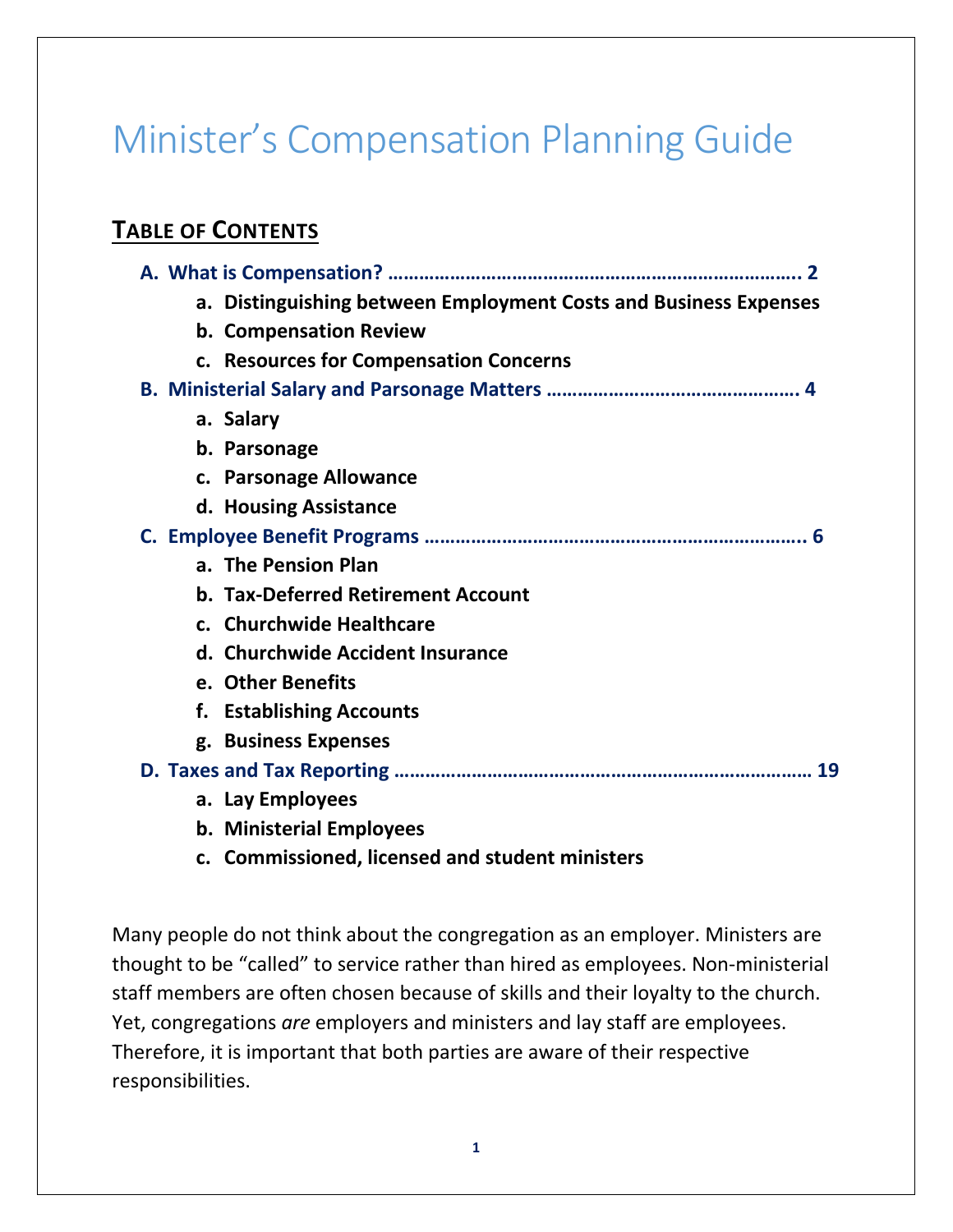Thus, the following brief discussion is intended to address key concerns regarding the employment relationships.

## **A**. **What is Compensation?**

## **a. Distinguishing between Employment Costs and Business Expenses**

The cost a congregation incurs for its minister(s) is more than a salary and parsonage allowance (or parsonage). However, it is important in the employment relationship to first establish an appropriate salary for the services to be rendered. Employee benefits, which can represent a significant additional cost, need to be considered separately after the salary and parsonage allowance discussion has been finalized.

Thus, the cost of employment is *compensation plus benefits plus business expenses related to the minister's service*. A congregation that combines these into a single amount to be distributed places the minister at a distinct disadvantage, as benefit costs such as health care premiums rise faster than the percentage increase in the "salary package."

1. *Compensation* includes such items as salary and parsonage allowance (or parsonage). 2. *Benefits* include such items as pension dues, health care, Social Security offset, employer contributions to a 403(b) account and employer contributions to a Health Savings Account (HSA) or Health Reimbursement Account (HRA). 3. *Business expenses* include automobile or travel reimbursement, assembly registration and travel costs, professional expenses (e.g., books) and discretionary items.

When congregations lump all of the above items as a "Salary Package" and "cap" total expenses, it is often at the expense of the minister's salary. Experience shows that many ministers dip into salary to meet church business expenses or benefit costs, decreasing real income on which to live.

In addition, when retirement contributions (i.e., Pension Plan dues and/or Tax Deferred Retirement Contributions (TDRA)) are deducted from a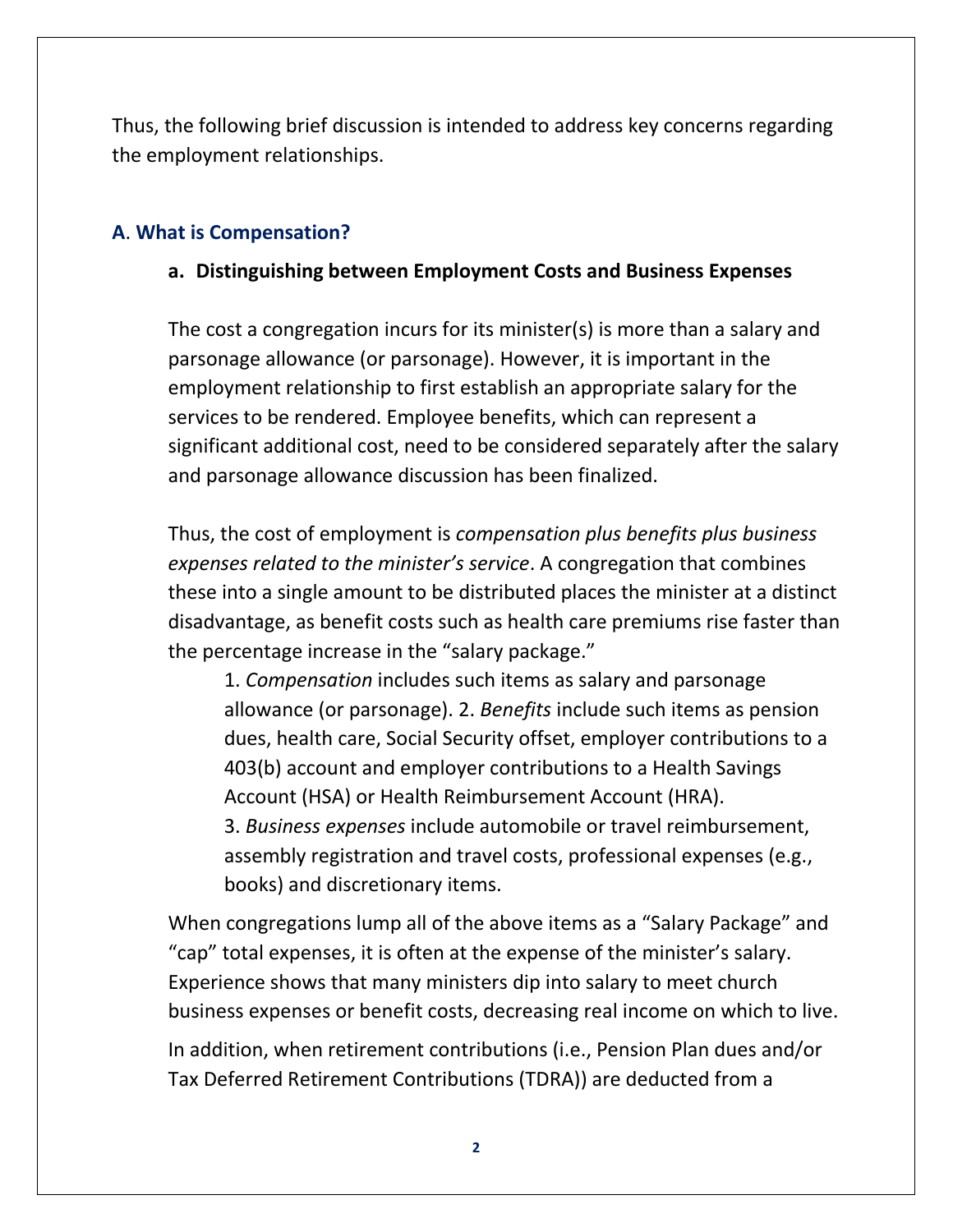"package," current tax law considers those contributions "elective deferrals" (i.e., employee contributions), even when the contributions are remitted on a pre-tax basis. Elective deferrals count towards the employee's lifetime retirement contribution limit, thus potentially limiting possible future retirement savings.

However, when Pension Plan dues and TDRA contributions are made over and above salary or in addition to salary, they are considered employer contributions and are not subject to the lifetime contribution limits.

Ideally, budget items for the reimbursement of business expenses should be established aside from salary and benefits and capped if necessary. The minister should provide regular "contemporaneous accounting" for automobile, other travel and meals costs when requesting reimbursement.

## **b. Compensation Review**

Studies and experience indicate that ministers often seek relocation because of financial concerns. This can usually be avoided when the church has a plan to periodically review and adjust compensation, benefits and business expense budgets. An annual review is customary, to assess business costs and review salary and benefits in light of annual inflation and merit. Rising costs are a fact of life. Churches that neglect to take this into account ultimately pay a price for the greater stress this places on their leadership. In many instances, the church suffers financially in securing and relocating leadership.

## **c. Resources for Compensation Concerns**

Pension Fund publishes a quarterly publication, *The Bridge*, which contains information about taxes, salaries, healthcare and other matters of interest to congregational officers and ministers. Pension Fund also periodically conducts workshops in general and regional assemblies on congregational compensation concerns and ministers' personal finances. Contact the Pension Fund directly to schedule an event.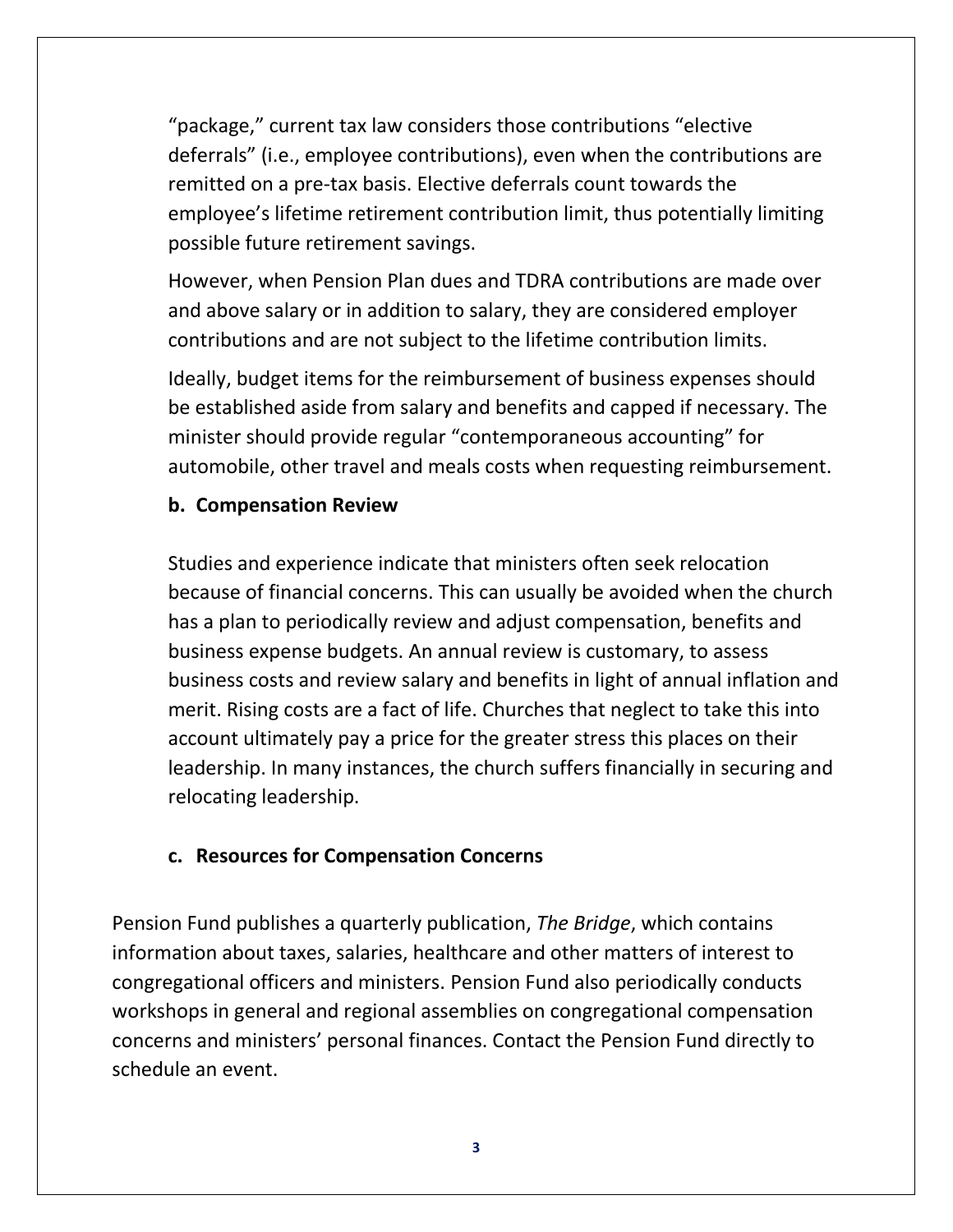Another important resource is the regional or area minister. He or she is familiar with the compensation that other congregations in your geographic vicinity provide. Many problems can be avoided by discussing compensation matters with someone who frequently works with pulpit and personnel committees.

## **B. Ministerial Salary and Parsonage Matters**

## **a. Salary**

Salaries for church employees should be comparable to salaries in the community for positions that require similar education, experience and responsibilities. The Bureau of Labor Statistics is an excellent source for obtaining salary information for ministers as well as for other positions requiring comparable education and responsibilities. The Bureau of Labor Statistics website is [www.bls.gov.](file:///C:/Users/sdunwoody/Documents/Edits/Member%20Services/www.bls.gov) The National Association of Church Business Administrators ("The Church Network") is another excellent source for comparable salary information. Its website is [www.nacba.net.](http://www.nacba.net/)

## **b. Parsonage**

Some congregations find it helpful and efficient to provide the minister with a parsonage in which to live while serving the congregation. This can be most helpful in communities in which real estate markets are very slow (some rural communities) or in markets in which the price of housing far exceeds the 32 financial ability of pastors, based upon their ministerial income (some urban and coastal markets). The parsonage should be comfortable, adequate in size and in good repair. Note: If the congregation provides a parsonage, it is still advisable for the congregation to designate a portion of the minister's compensation as parsonage allowance for furnishings and utilities.

## **c. Parsonage Allowance**

The congregation should designate a portion of a minister's salary as parsonage allowance in the following circumstances:

1. The congregation owns and cares for a parsonage -- Designate a housing allowance to cover furnishings and utilities.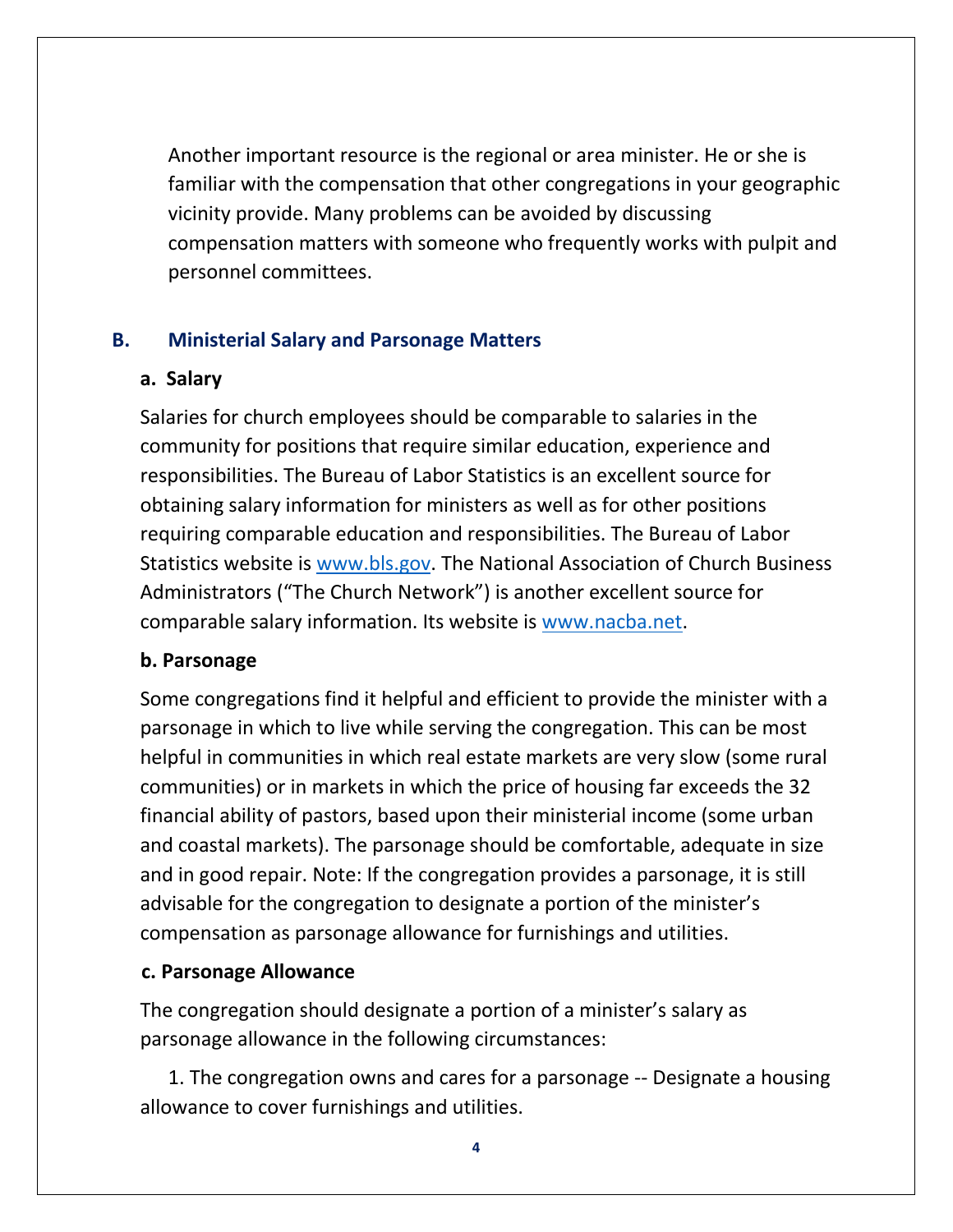2. The congregation does not own a parsonage and the minister elects to rent housing -- Designate a parsonage allowance to cover rent, furnishings and utilities.

3. The congregation does not own a parsonage and the minister elects to purchase a home -- Designate a parsonage allowance to cover the cost of housing.

The housing allowance is limited to 1) the fair rental value of the home, furnished plus the cost of utilities; *or* 2) the actual expenses of operating the home; *or* 3) the amount properly designated by the congregation, **whichever amount is lower**. The housing allowance must be noted in official church records (e.g., church board minutes) and must be designated *in advance* (i.e., by December for the following year).

The housing allowance is excluded from income tax but ministers must pay Social Security on the fair rental value of the parsonage and housing allowance. (*See Section D, Taxes and Tax Reporting*.)

#### **d. Housing Assistance**

There are unique situations in which the congregation may wish to assist the minister to purchase a home, which could result in income considerations. Generally these require creative funding procedures such as the following:

1. Providing a down-payment loan with a clearly defined method of repayment. (The IRS would consider imputed interest on this loan part of the minister's income, if the loan was provided at less than the current market interest rate.) The minister would finance most of the home with a long-term commercial loan. The congregation would provide the down-payment loan out of accumulated funds, or the congregation could borrow the funds from a bank or Church Extension. Usually, this type of loan would be repaid over a five-year period. Of course, the combined borrowing would need to be within the financial capacity of the minister.

2. Purchasing a home and selling it to the minister on a contract of sale. In order to protect both the congregation and minister, the services of a local attorney must be secured to develop the contract. The congregation could finance the purchase through accumulated resources or borrow the funds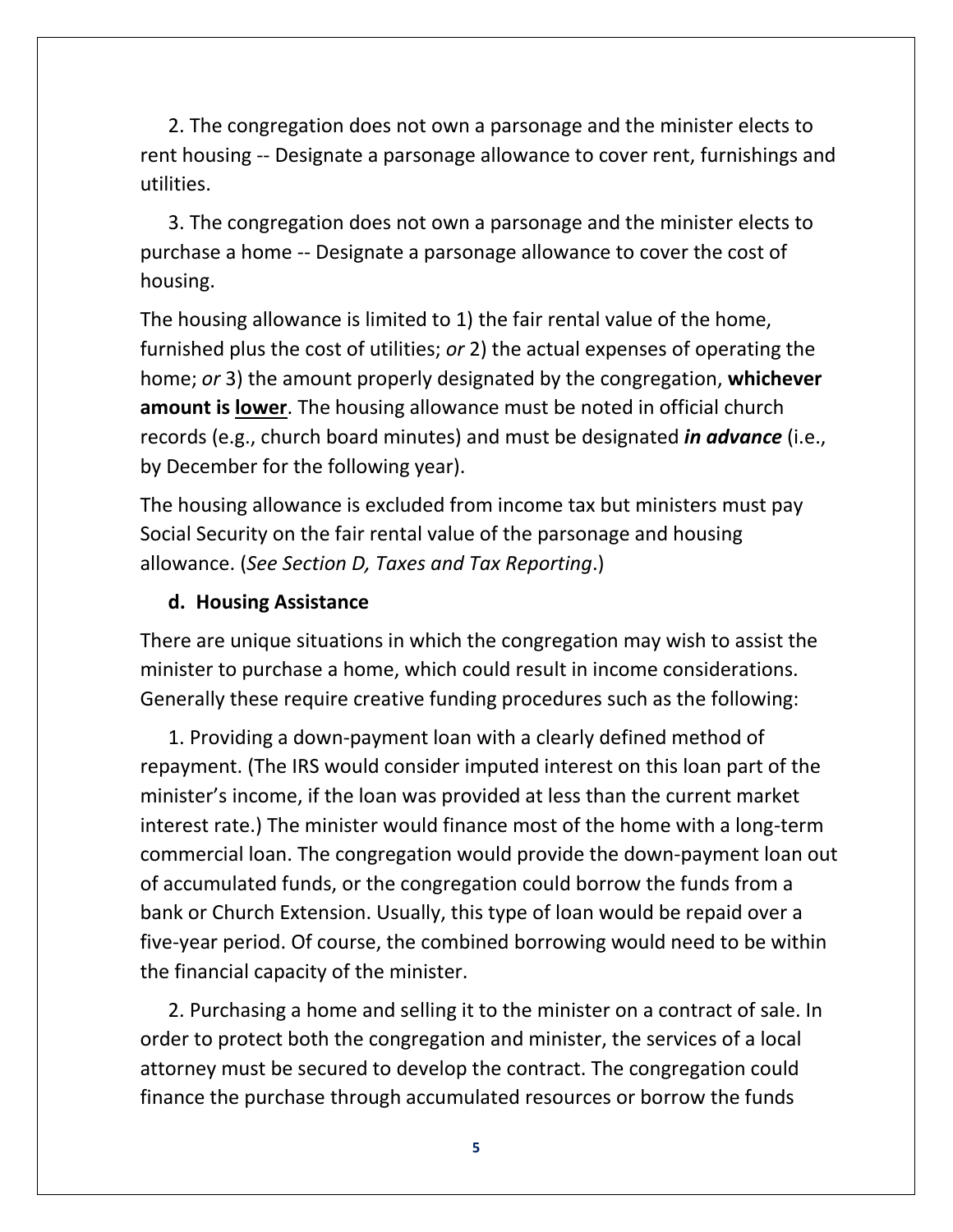from a bank or Church Extension. To borrow from Church Extension, the congregation would hold title to the property and provide to Church Extension a first mortgage or deed of trust.

3. Jointly provide a down payment for the purchase of a house, which the minister would finance with a commercial loan. An agreement would be reached about what percent of equity each participant (minister and congregation) has in the property. If and when the house is sold, the net receipts would be divided according to that agreement.

Each of these methods requires a signed agreement about the disposition of the property in case the minister retires or relocates before all financial obligations to the congregation have been met. Further, forgiveness of part of all of any related debt between the minister and congregation would result in taxable income to the minister. The congregation should consult an attorney and possibly a tax advisor before entering into any of these arrangements.

#### **C. Employee Benefit Programs**

Pension Fund provides Pension Plan and an array of retirement savings and health care programs for ministers and lay employees. Use of these programs requires a signed Participation Agreement, which outlines the Pension Fund programs in which the church will participate on behalf of its employees. Contact Pension Fund for assistance in establishing or updating the church's Participation Agreement.

#### **a. The Pension Plan**

Pension Fund of the Christian Church is an essential employee benefit program designed to provide protection for church employees, both ministerial and lay. As employers, all congregations are strongly encouraged to include all employees in this comprehensive plan. The Pension Plan is more than a retirement program. It is a defined benefit program that also provides in-service death and disability benefits. These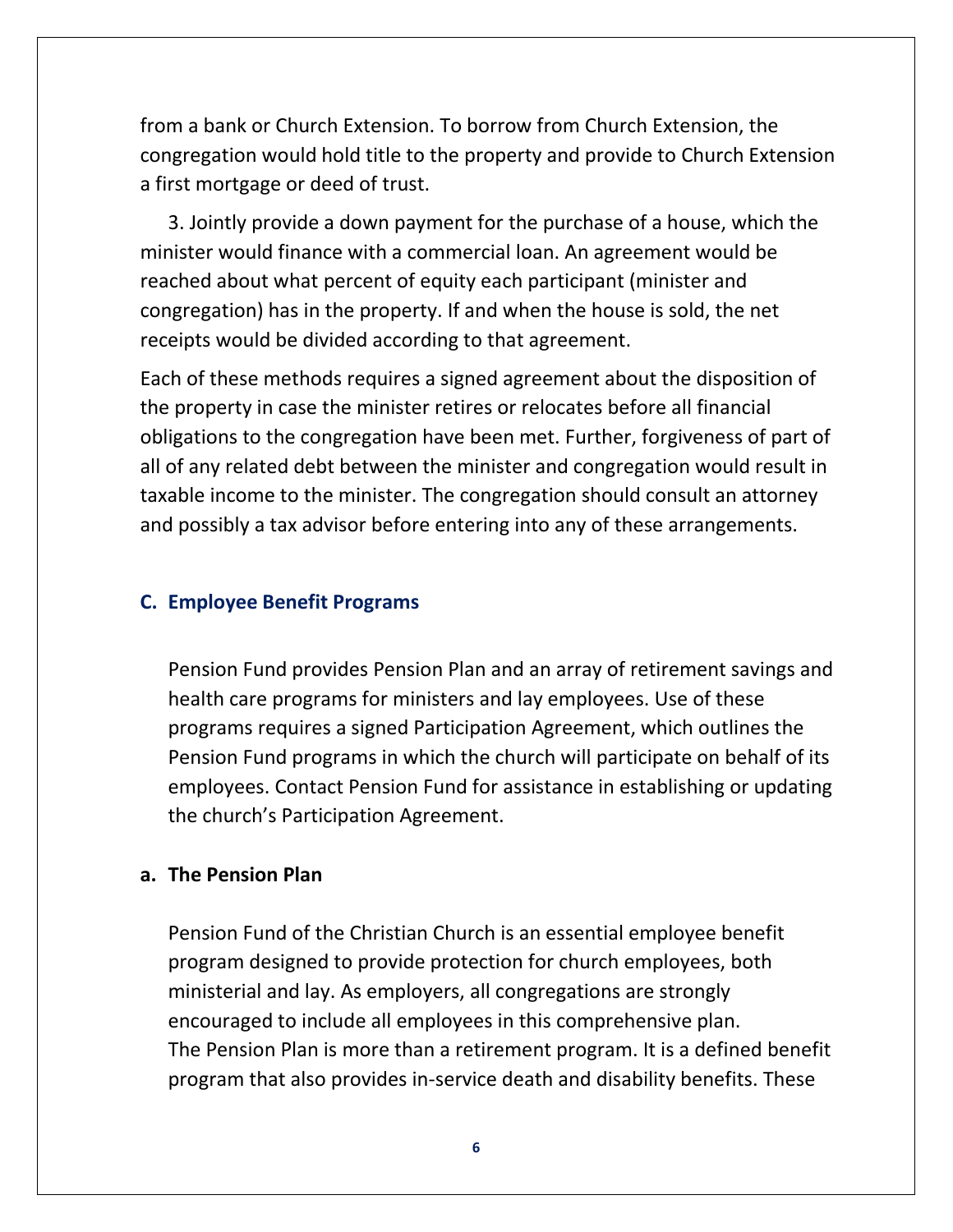benefits are fully funded on an actuarial basis. Ministers are vested immediately. Lay employees are vested after two years of participation in the Plan. Brochures providing a complete description of the Pension Plan including an Enrollment Form, are available without charge from the Pension Fund and may also be downloaded from the Pension Fund's website, [www.pensionfund.org.](http://www.pensionfund.org/)

#### Eligibility

1. Lay employees -- All compensated employees are eligible to participate in the Pension Plan once employment begins. As with most secular employers, some congregations require a trial period of employment for lay employees before they will contribute to the Pension Plan. However, if enrollment is delayed beyond 24 months from the date of hire, death and disability benefits are modified for five years in accordance with plan stipulations. Therefore, it is important to begin participation as soon as possible.

2. Ministerial employees – A minister who is not already a member of the Pension Plan and who accepts a call to a congregation should be enrolled in the Plan effective with the first day of employment. Ministers who are already enrolled in the Pension Plan and who accept a call to a new location are viewed as continuing employment in the church. Thus, the new employing congregation should begin to pay pension dues effective with the first day of employment.

#### Pension Plan Dues

Pension Plan contributions, called dues, are 14% of compensation. Most congregations pay the full 14% of dues on behalf of their employees. Some congregations pay 11% and the employee pays the remaining 3%. (In these situations, withholding the 3% from salary before taxes are calculated still provides a tax advantage for the employee.)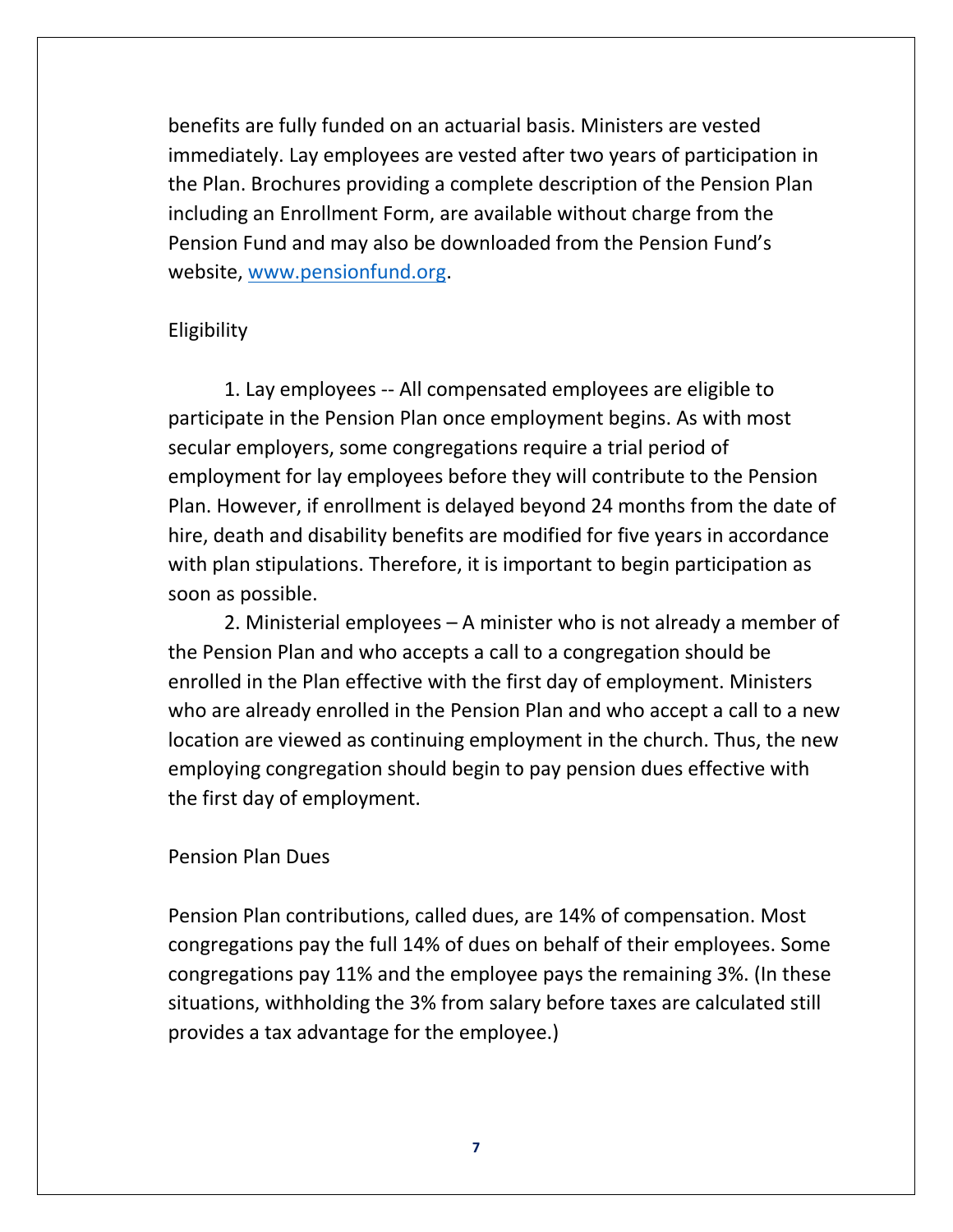Whenever a salary increase is granted, Pension Plan dues must be recalculated. Salary changes often occur at the beginning of the congregation's fiscal year. The examples below can be used as guidelines for calculating pension dues on the new salaries. For additional information on calculating pension dues, see General Information for Remitting Officers in the Appendix of this Handbook or the Pension Fund's website. Pension Fund staff are also available to assist with the calculations.

When employment terminates, pension dues should be paid on compensation provided to the employee through the termination date. If vacation pay is provided beyond the last working day, pension dues should be paid on it also.

Calculating the Dues:

Dues for **lay employees** are calculated on salary only. Divide the annual salary by twelve in order to obtain the monthly salary. Then multiply this figure by 14 percent (.14) to calculate the monthly pension dues.

Example: A church secretary's salary is \$21,000 per year. The monthly salary is \$1,750.00 and Pension Plan dues are \$245.00 per month (\$21,000 divided by 12 months = \$1,750.00 x .14 = \$245.00). *Note: If the congregation is paying 11 percent, its portion is \$192.50 and the 3 percent employee portion is \$52.50*.

Dues for **ministerial employees** are computed on the salary plus housing and/or parsonage allowance.

For **ministers living in a church owned parsonage**, pension dues are calculated on the cash salary, fair rental value of the home, plus housing allowance for furnishings and utilities. The fair rental value is determined by what a similar home in the same area of the community would rent for.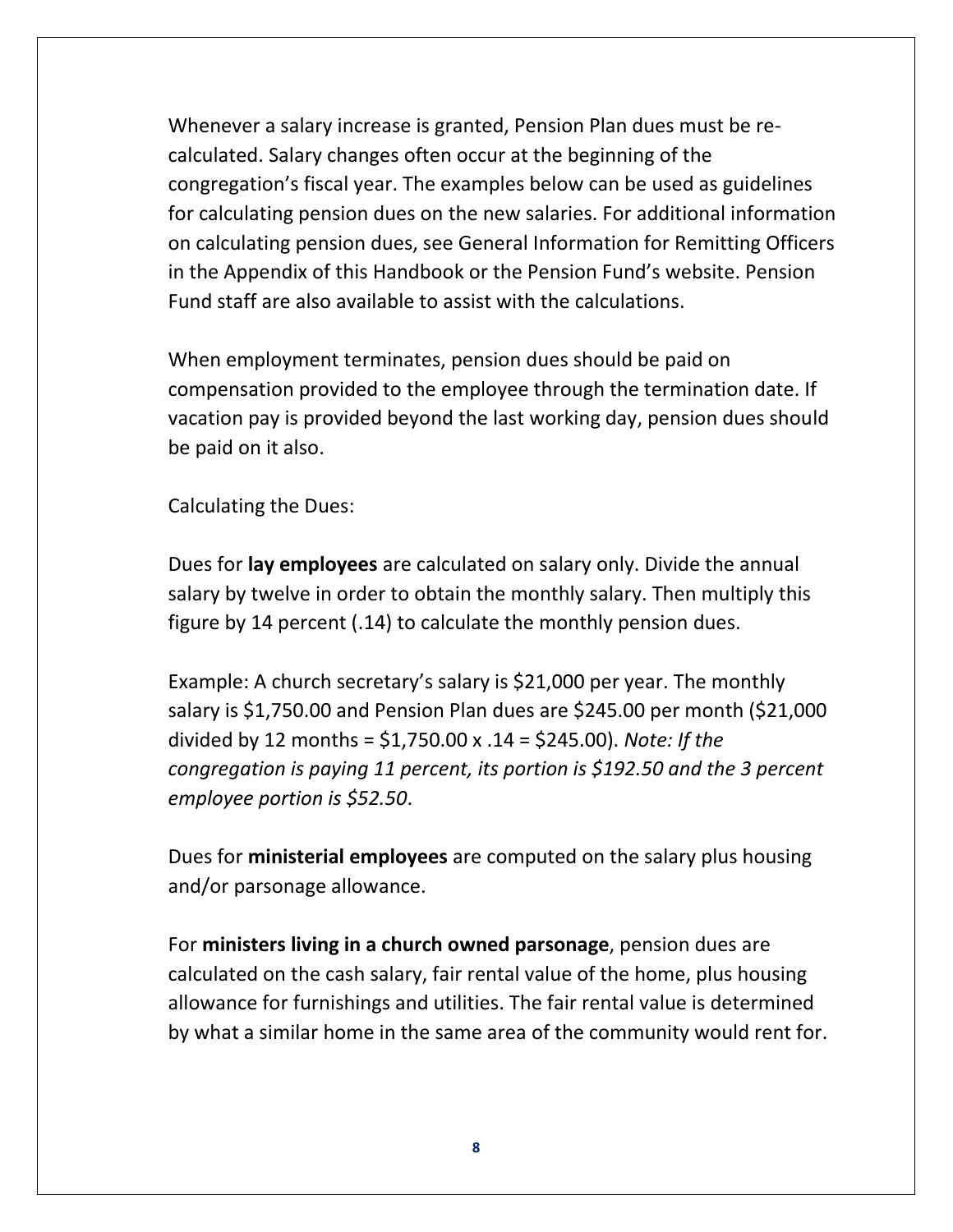Example: A minister receives cash salary of \$23,000 plus parsonage that is valued at \$7,200 per year (a similar home would rent for \$600 per month). In addition, the minister has a housing (utilities) allowance of \$3,600 per year (\$300 per month). The total salary and housing is \$33,800 per year, \$2,816.67 per month and the pension dues are \$394.33 per month  $(533,800 \text{ divided by } 12 = 52,816.67 \times 14 = 5394.33).$ 

**Ministers purchasing or renting housing**: Pension dues are calculated on the cash salary plus housing allowance.

Example: A minister serving a congregation that does not own a parsonage has annual cash salary of \$28,000 and housing allowance of \$12,000, for a total of \$40,000 per year, \$3333.33 per month. Pension dues are \$466.67 per month (\$40,000 divided by 12 = \$3,333.33 x.14 = \$466.67).

**Ministerial students**: Congregations that employ ministerial students may remit pension dues on behalf of the student.

Example: A full time seminary student is serving a congregation and receives \$800 per month in compensation. Dues for the seminary student would be \$112.00 per month (\$800.00 x .14 = \$112.00).

**Retired interim ministers**: Ordinarily, retired ministers are receiving a retirement pension under the provisions of the Pension Plan. Therefore, no pension dues are paid. However, the congregation is encouraged to contribute the equivalent of Pension Plan dues to a Tax Deferred Retirement Account on behalf of the retired minister. (See information on Tax Deferred Retirement Accounts below.) Payments

Pension Plan dues are paid monthly on the first of each month for that month. Invoices are mailed to church treasurers/remitting officers on the 15th of each month for the next month's remittance. (See sample Invoice in Appendix.)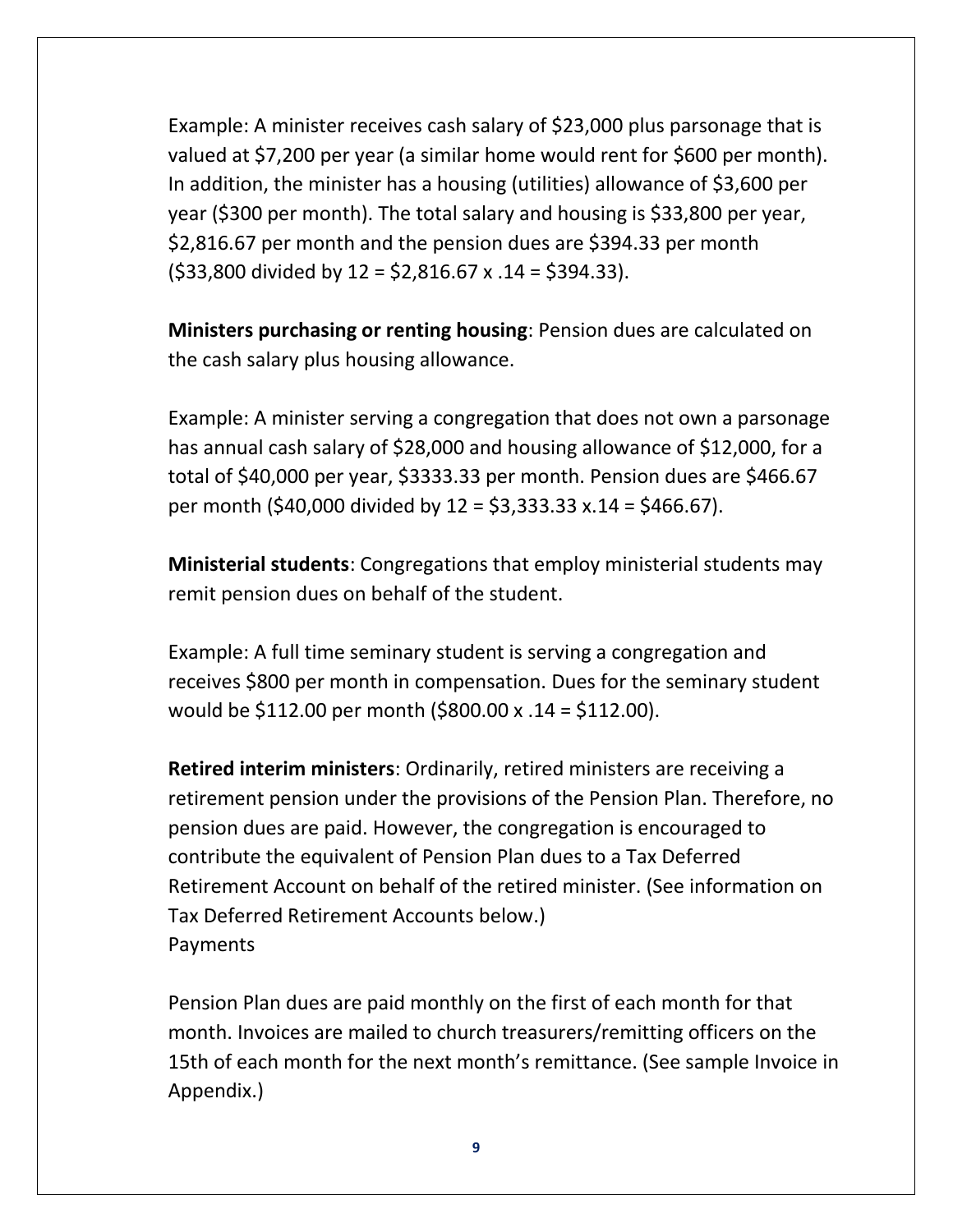### Tax reporting

When Pension Plan dues are paid by the church employer on behalf of its employees, the dues are tax deferred and not reportable for income tax purposes. Retirement pensions will be reportable for tax purposes once the employee begins receiving his/her pension. If a portion of pension dues are paid with after tax dollars, it is important to communicate this to the Pension Fund. Dues paid with after tax dollars are recorded as an investment in contract and will not be taxed again when received as a benefit.

## **b. Tax-Deferred Retirement Account**

The Pension Fund also offers a 403(b) Tax Deferred Retirement Account for church employees. This is a defined-contribution program that provides church employees an opportunity to set aside funds for retirement and earn an excellent rate of return. This program differs from the Pension Plan in that there are no death or disability benefits associated with the Tax Deferred account. Additional information about the Tax Deferred account and Application Form are available upon request from the Pension Fund or by download from [www.pensionfund.org.](http://www.pensionfund.org/)

Eligibility: All compensated employees of the church are eligible to participate in the Tax Deferred account program. All participants in the Tax Deferred account program are vested immediately. Church employees may participate in both the Tax Deferred account and Pension Plan.

Contributions to the account: Deposits to tax deferred accounts must be made by the employer on behalf of the employee. Contributions may be made either 1) in addition to the employee's salary or 2) through salary reduction. If using the second method, the church and employee should complete a Salary Contribution Agreement, available from the Pension Fund. In both instances, the contributions are excluded from the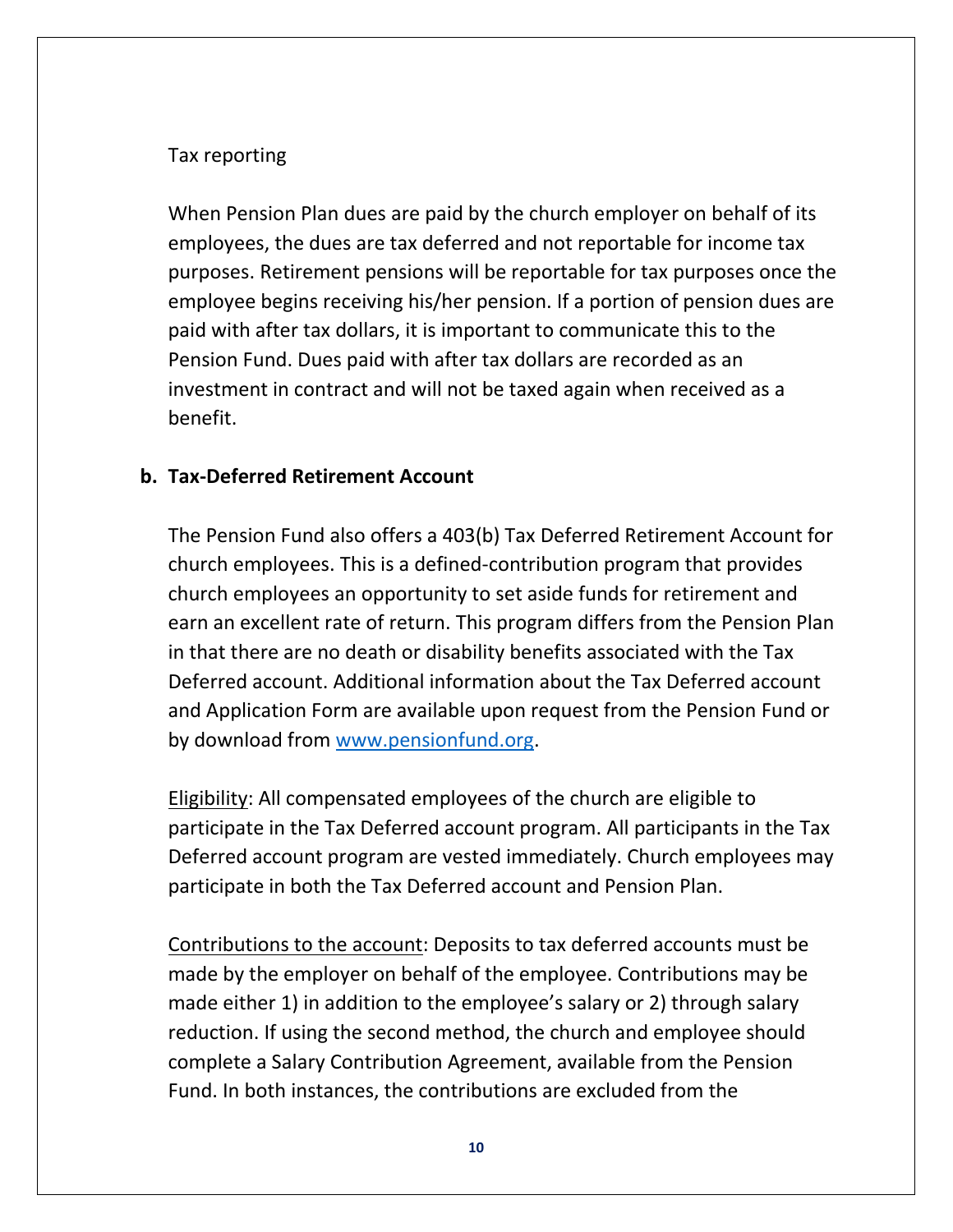employee's current taxable income to the extent they do not exceed the limits set out in the Internal Revenue Code.

Current tax regulations place limitations on the amount that can be contributed to a 403(b) account through salary reduction. Generally, the maximum amount that can be contributed is \$18,000 (in 2015) annually if the employee is earning at least this amount in taxable income from church employment. For ministers, the housing allowance is already excluded from taxable income and cannot be included when calculating Tax Deferred account contributions. The contribution limit is increased periodically so employers and employees should contact the Pension Fund for information on the most current limits.

There are "catch up provisions" in the regulations which allow employees who have 15 years or more of service and for those who are over age 50 to contribute more than the \$18,000. Since these provisions are periodically increased, employees wishing to utilize one or both of these provisions should contact the Pension Fund for assistance in calculating the contribution limit.

Payments: Generally, deposits to Tax Deferred accounts are made monthly and may be made along with Pension Plan dues payments. (See sample invoice in Appendix.)

Tax reporting: For **lay employees**, contributions made by an employer in addition to salary are excluded from income for both federal income and Social Security tax purposes. Contributions made through salary reduction are excluded from federal income tax but included for Social Security (FICA).

For **ministerial employees**, both contributions made in addition to salary and through salary reduction are excluded for federal income and Social Security tax purposes.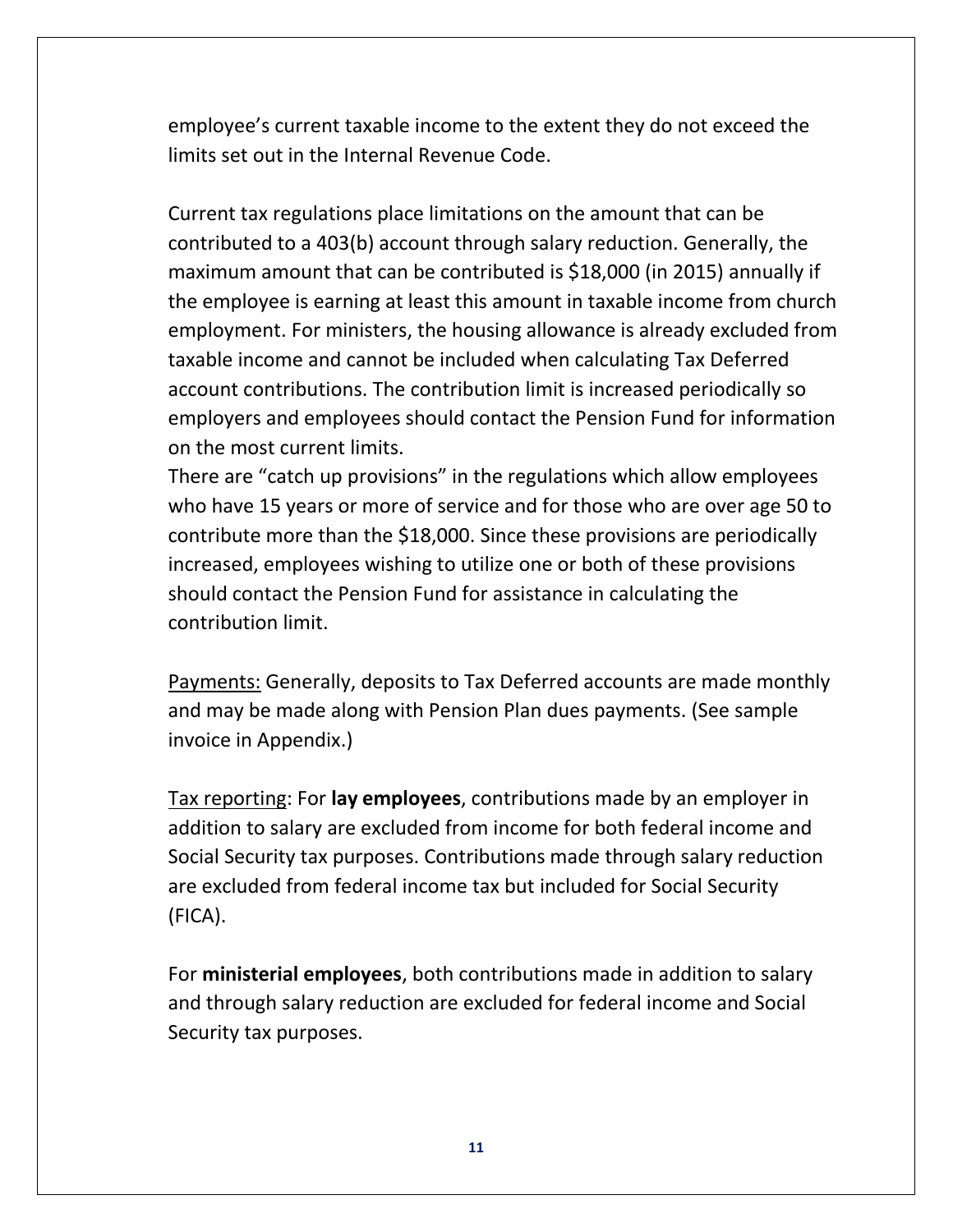Tax reporting: For contributions made in addition to or in lieu of salary, no reporting is required. Contributions made through salary reduction are reported on the W-2 form in Box 12. Record the dollar amount followed by the letter E (this is the code for employee contributions to 403(b) plan).

#### **c. Churchwide Health Care**

Since 1972, Pension Fund has administered a health care program on behalf of the Christian Church (Disciples of Christ). The Christian Church Health Care Benefit Trust, with the Pension Fund as Trustee, offers selfinsured health care benefits that are in complete compliance with the Affordable Care Act and recognized by the Internal Revenue Service as a denominational group health benefit plan for favorable fringe benefit tax free status. Information on plan designs offered and enrollment forms are available at Pension Fund's website, www.pensionfund.org or may be requested by email at [healthcare@pensionfund.org.](mailto:healthcare@pensionfund.org)

Eligibility: All compensated employees are eligible to participate in the Churchwide Health Care program. Coverage begins the first of the month once the enrollment form and first month's premium is received. Coverage will be terminated upon request on the last day of the month through which premiums have been paid.

Premiums: Premiums are determined by the participant's age as of January 1 of the current year, plan design, type of coverage (member only, member and spouse, member and child(ren), member and family), and state of employment.

Payment: Healthcare premium invoices are mailed to the treasurer/remitting officer of the employer on or about the 15th of each month. (See sample Invoice in Appendix.) Premiums are due on the 1st day of the following month. Since the Christian Church Health Care Benefit Trust is a self-insured plan, premiums are used to pay our claims and expenses. If premiums become delinquent, one payment request attempt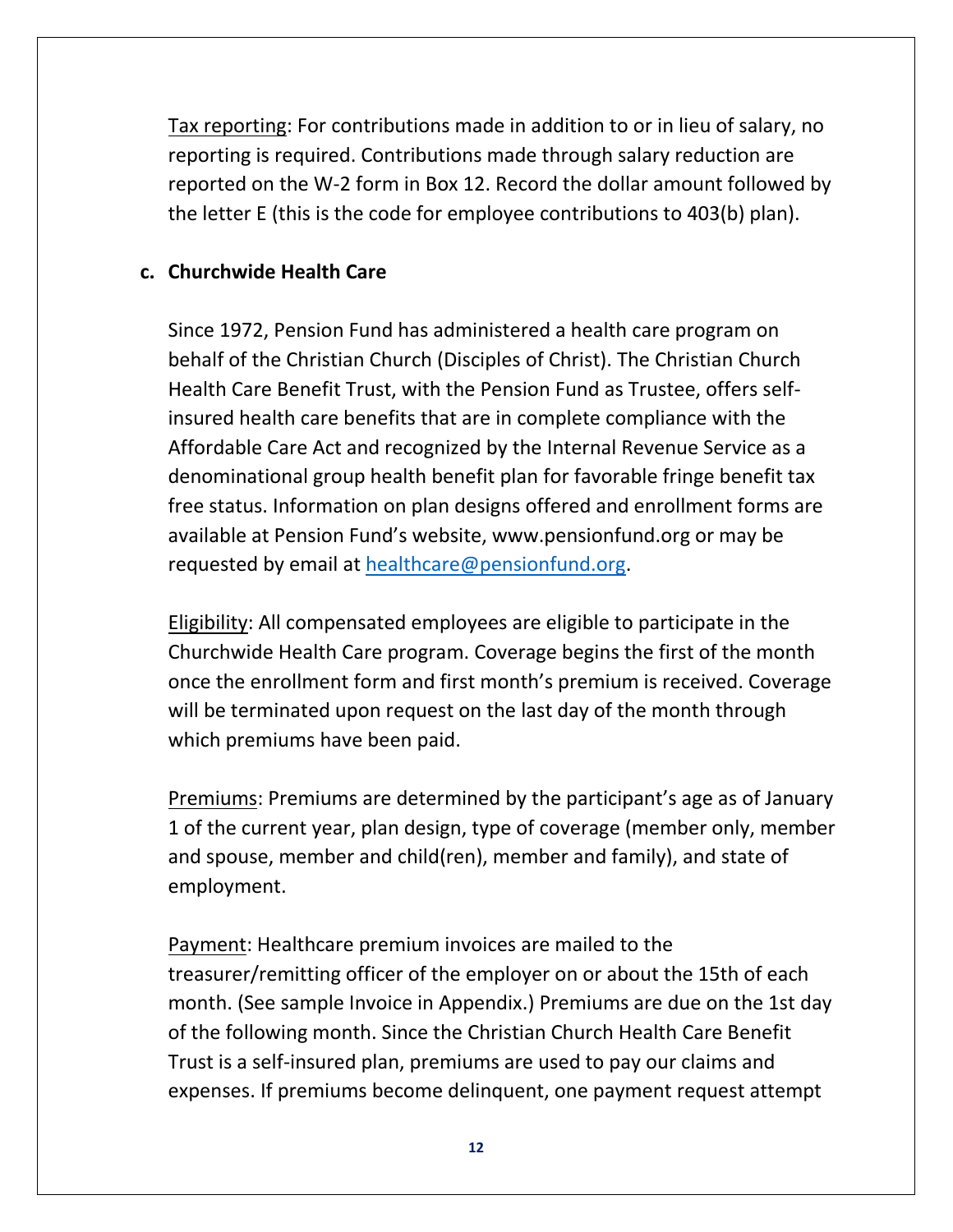will be made to the member and the employer. If no payment is received, coverage will be *retroactively* cancelled at the last paid through date for lack of payment.

Tax reporting: When paid directly by the employer, Churchwide Health Care premiums are not reportable for income tax purposes. If the employee pays health insurance premiums personally, he/she may include the premiums as a medical expense deduction on Schedule A when filing the federal income return. All medical expenses will be reduced by 10% of adjusted gross income. For example, if adjusted gross income is \$50,000 and medical expenses are \$5,000 or less, then the deduction is \$0.00. If medical expenses are above \$5,000, then the deduction is the difference between total medical expenses minus \$5,000.

Affordable Care Act: With the Affordable Care Act (ACA) church employers may need to change the way they provide health care for their employees. Some churches and ministries reimburse employees for coverage the employee purchases individually. Under the ACA, church employers 1) cannot pay for health insurance that the employee purchases, 2) cannot withhold health insurance premiums from salary on a pre-tax basis and 3) cannot reimburse the employee on a pre-tax basis for health insurance the employee purchases. The penalty for violating this rule could be severe.

In order to avoid possible penalties without lessening the benefit to employees, the congregation may 1) provide health insurance coverage through a group plan, such as Churchwide Health Care, or 2) increase the employee's salary to allow them to directly cover the premium for individual coverage. The total salary, including the amount for health insurance, must be reported in Box 1 of the W-2 form as taxable income. In order to take advantage of this option the church employer must establish a section 125. Contact Pension Fund for further information.

#### **d. Churchwide Accident Insurance**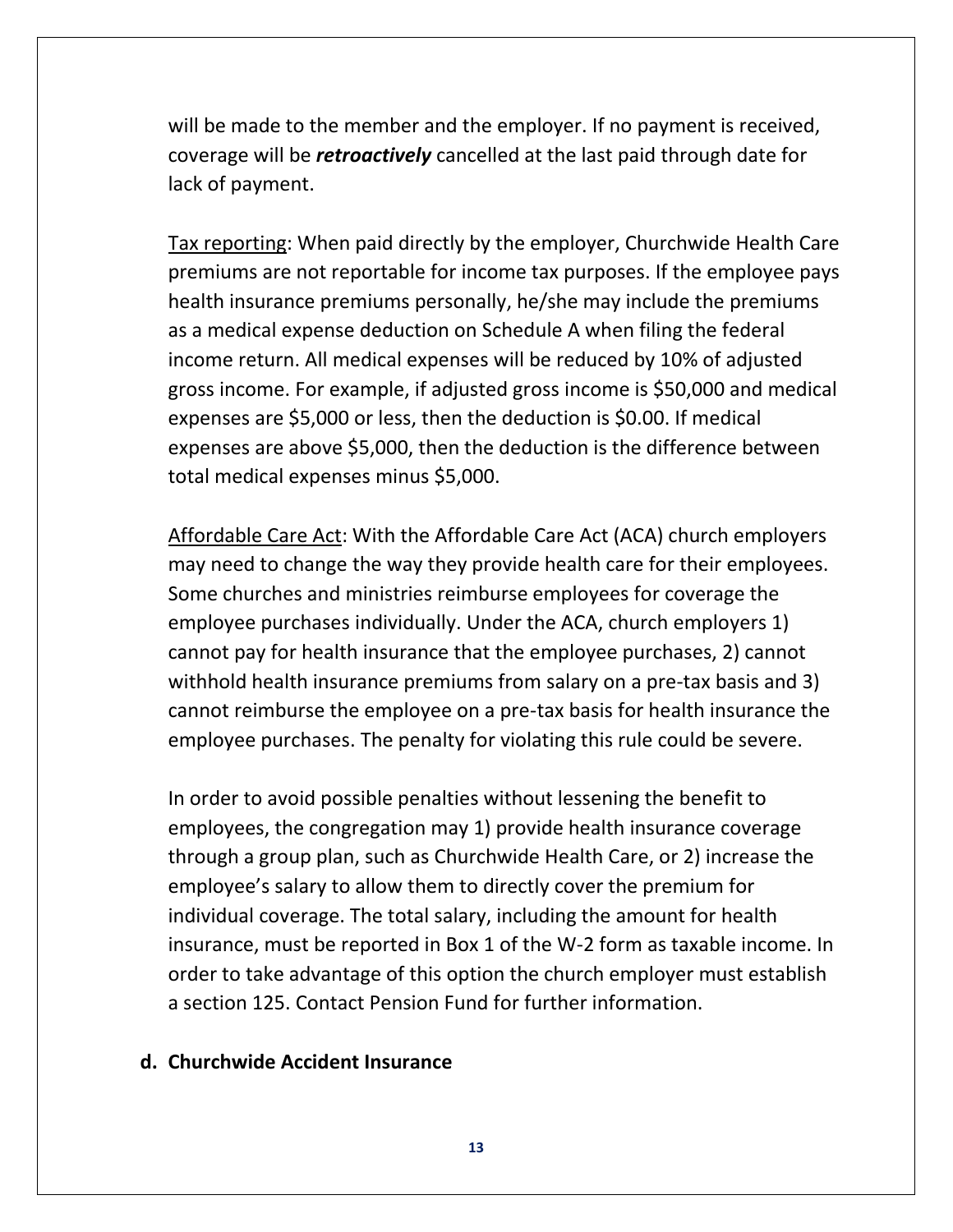Churchwide Accident Insurance provides low cost, 24/7 accidental death and dismemberment coverage. All compensated church employees, as well as Pension Plan members and beneficiaries, are eligible for coverage up to age 80. This insurance is offered on an annual premium basis with coverage extending from July 1 through June 30 of the following year.

New enrollment announcements and renewal notices are mailed in May and June of each year. Coverage ranges from \$20,000 to \$300,000 and the spouse may also be covered for one-half the principal amount (\$10,000 to \$150,000).

Premiums paid by the employer on behalf of the employee are non-taxable.

#### **e. Other Benefits**

Medical Expense Reimbursement Plans

Increases in health care premiums throughout our economy have prompted many to seek ways to manage health care costs more carefully. Associated with Churchwide Health Care are three tax advantaged strategies that can help.

1. Participants in Churchwide Health Care can set aside a portion of their income through salary renegotiation to fund a Flexible Spending Account. The contribution to such accounts comes from the employee under an agreed plan in which the congregation guarantees the annual funding commitment. The employee has access to the full amount of the annual commitment to meet qualified health costs. Employees are encouraged to utilize this tax advantaged opportunity to fund health costs on a pretax basis. Further information is available from the Pension Fund and on the [http://www.pensionfund.org](http://www.pensionfund.org/) website.

2. Some congregations elect to provide a higher deductible healthcare program and self-insure all or part of the deductible and out-ofpocket portion of coverage. If the employee has health care needs that use up the higher deductible, the congregation can reimburse these additional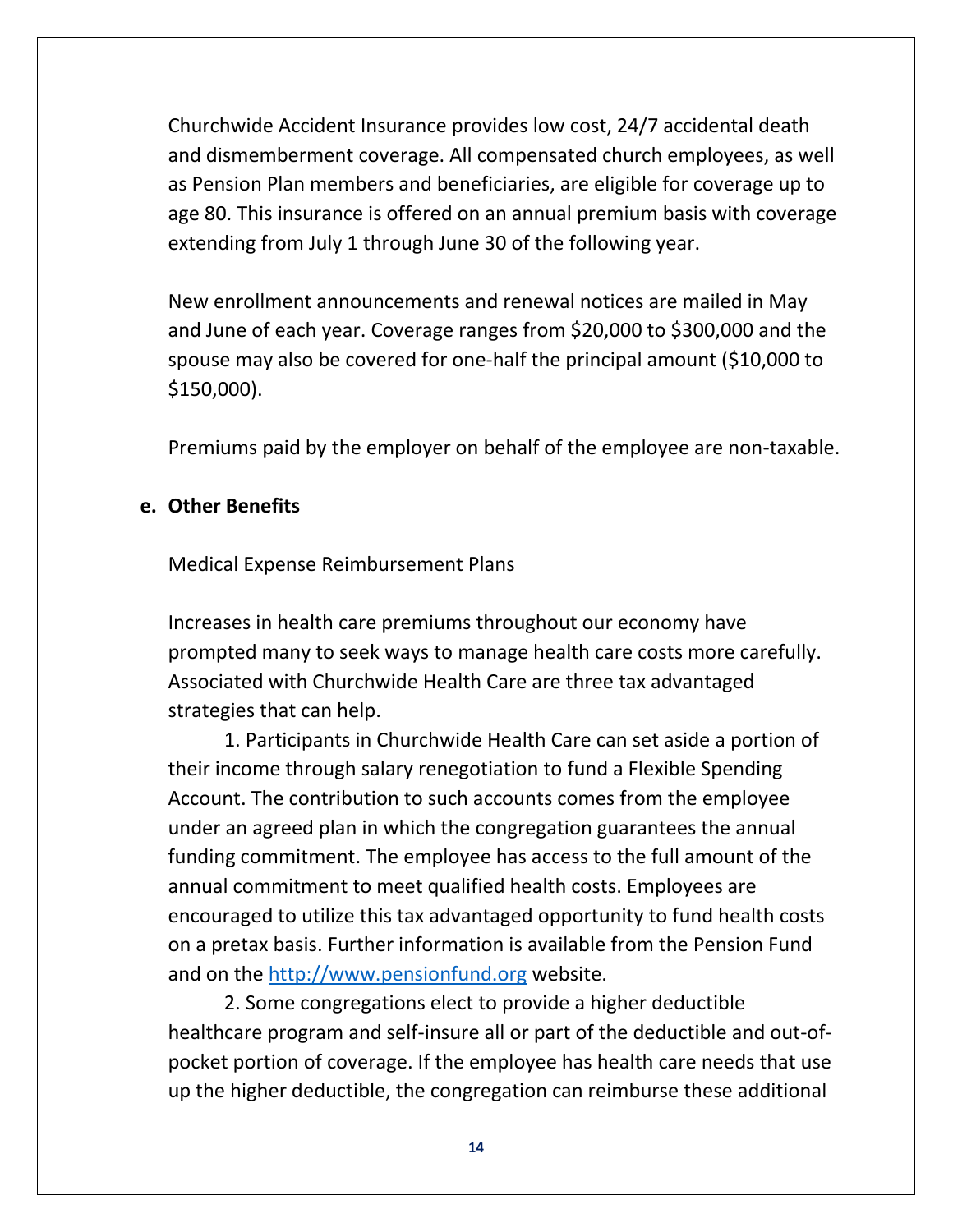charges through a Health Reimbursement Account. However, if the employee does not utilize the full deductible, the congregation will save the funds that would have been used to pay for lower deductible premiums. Congregations wishing to establish a health Reimbursement Account need to contact an attorney.

3. Some congregations elect to secure a higher deductible healthcare program and encourage the employee to establish a Health Savings Account (HSA), which is a tax advantaged account associated with certain high deductible health care plans. The Churchwide Health Care program has a high deductible program for which HSA's are appropriate. However, Pension Fund does not offer HSAs. For further information contact the Pension Fund.

Term Life Insurance

As the name implies, term life insurance provides protection for a limited period of time, usually in one-year increments. Its purpose is to provide a death benefit for loved ones. It does not contain a savings element or retirement pension and has no cash surrender value. It does, however, assist the family with the financial transition associated with the loss of income of the deceased.

Congregations provide their employees with some protection through participation in the Pension Plan. However, employees with young children may need additional protection, which the congregation can help to provide by purchasing term insurance for its employee(s).

A congregation can purchase up to \$50,000 of term insurance for its employees without tax consequences for the employee. Premiums for coverage in excess of \$50,000 and the premium for any other insurance coverage of which the employee is the owner, are taxable. In addition, the premiums for any term life insurance may be taxable if the insurance is not provided to all full-time church employees on a nondiscriminatory basis.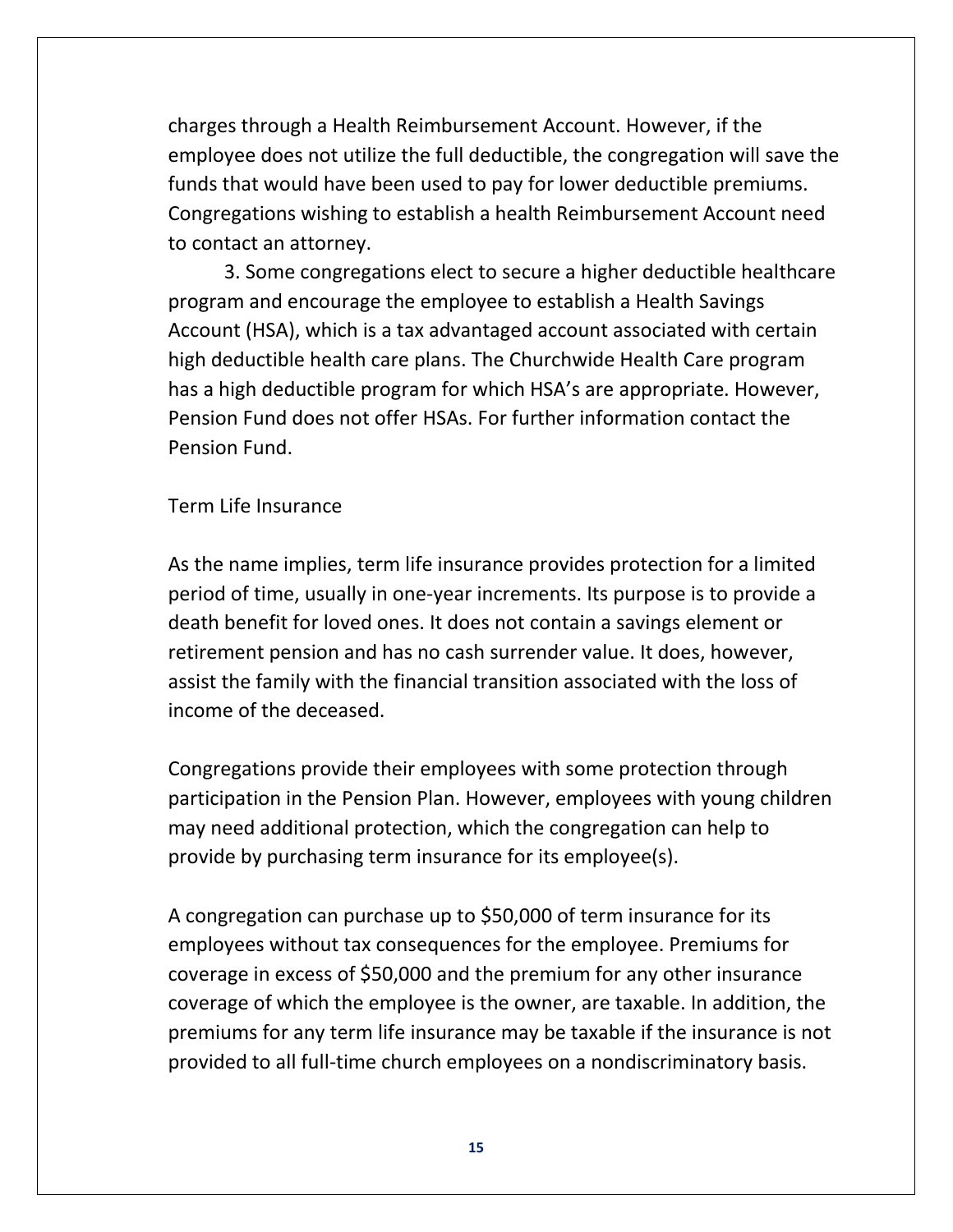### Workers Compensation Insurance

Most states require employers to purchase workers compensation insurance. This is an insurance policy that assists in the event of an on-thejob injury for the employee. Some states exempt employers with less than a specified number of employees. However, workers compensation insurance provides protection for both the employee and the congregation. Even if not required, it is highly recommended that such coverage be purchased.

## Liability Insurance

Adequate casualty insurance from a reputable provider is essential protection for a congregation. Of course coverage should provide protection on a congregation's buildings and contents. Equally important is coverage for personal and professional liability. Contact your local insurance agent to help you evaluate the congregation's insurance package. You may also want to contact the United Church Insurance Board, a combined program of the United Church of Christ and the Christian Church, to evaluate the wide array of insurance coverage available through its insurance program.

Social Security Offset (See section C. Taxes and Tax Reporting)

All churches are required to pay Social Security taxes (7.65 percent on compensation) for lay employees. Another 7.65 percent is withheld from the lay employee's salary making the total 15.3 percent of compensation.

Ministers are required to pay Social Security taxes at the self-employed rate (15.3 percent), based on salary plus parsonage/housing allowance. Many congregations provide their ministers with a Social Security offset, equivalent to the 7.65 percent employer portion they would pay if the minister were a lay employee. This does not mean that the minister is selfemployed (in fact, or in regard to any other area of taxation or reporting).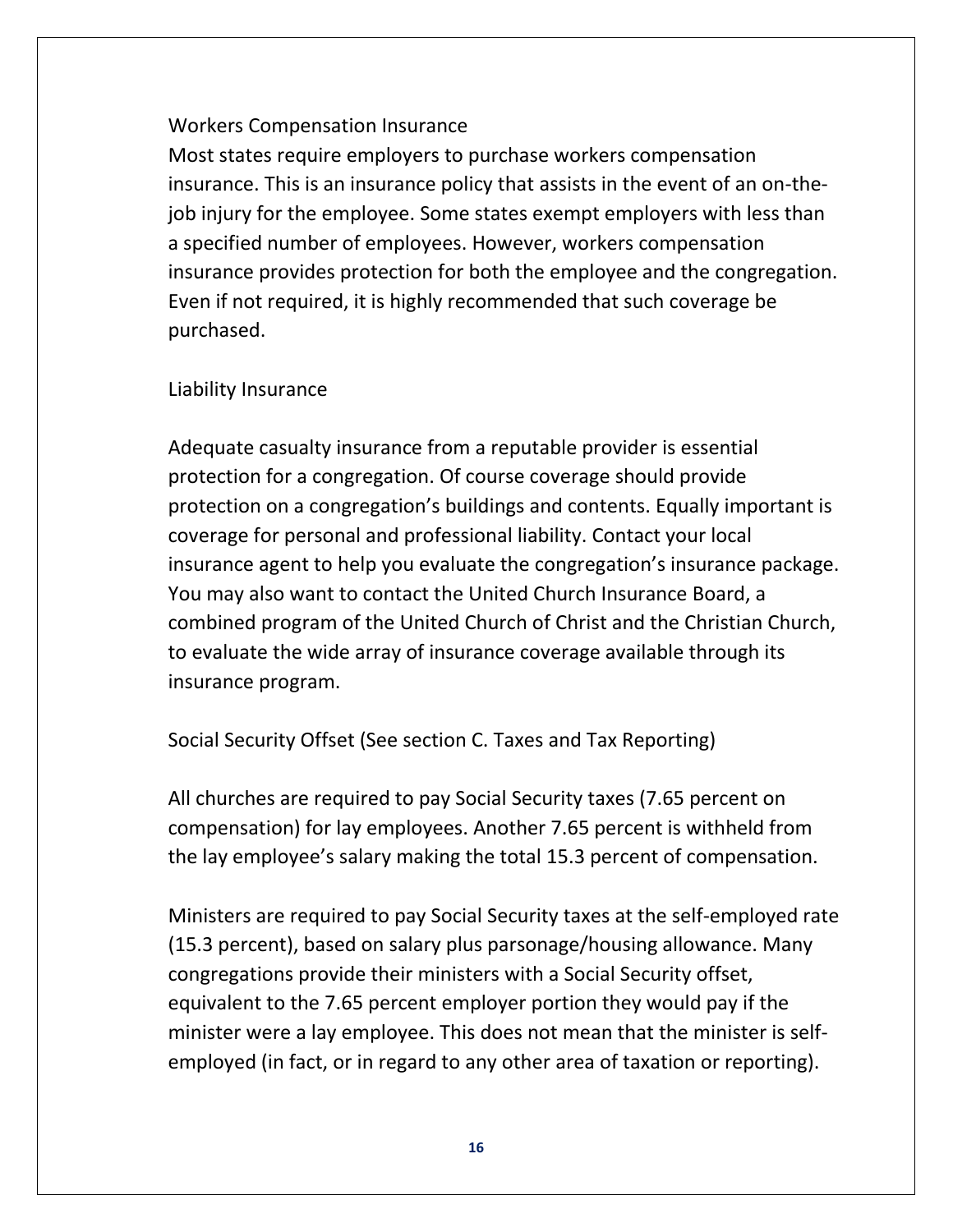Social Security offset payments to the minister do become taxable income. However, all or part of it may be put into a Tax Deferred Retirement Account, which defers taxes until the funds are withdrawn. If paid directly to the minister, it becomes taxable income but assists the minister with the payment of the Social Security tax to the same extent required for lay employees.

## **f. Establishing Accounts**

#### Notification

When the congregation calls a new minister who is a Pension Plan member, the church communicates this to the Pension Fund by sending a completed Change of Employer Form (see sample in Appendix), a copy of the Letter of Call or by calling the Pension Fund at 866-495-7322 or 317-634-4504. Forms are available from the Pension Fund by mail or can be printed from the Pension Fund website.

## Enrollment

When the congregation calls a new minister who is not a Pension Plan member, or when it hires a lay employee for whom benefits are to be paid, the congregation must send the employee's completed Enrollment Form along with an initial dues payment, to the Pension Fund, P O Box 6251, Indianapolis IN 46206-6251. The Enrollment Form is available from the Pension Fund by mail or can be printed from the Pension Fund website.

## Remitting Payments

Invoices for Pension Plan dues and Tax Deferred Accounts are printed on blue paper and sent out on the 15th of each month for the next month's payment. A sample invoice is shown in the Appendix.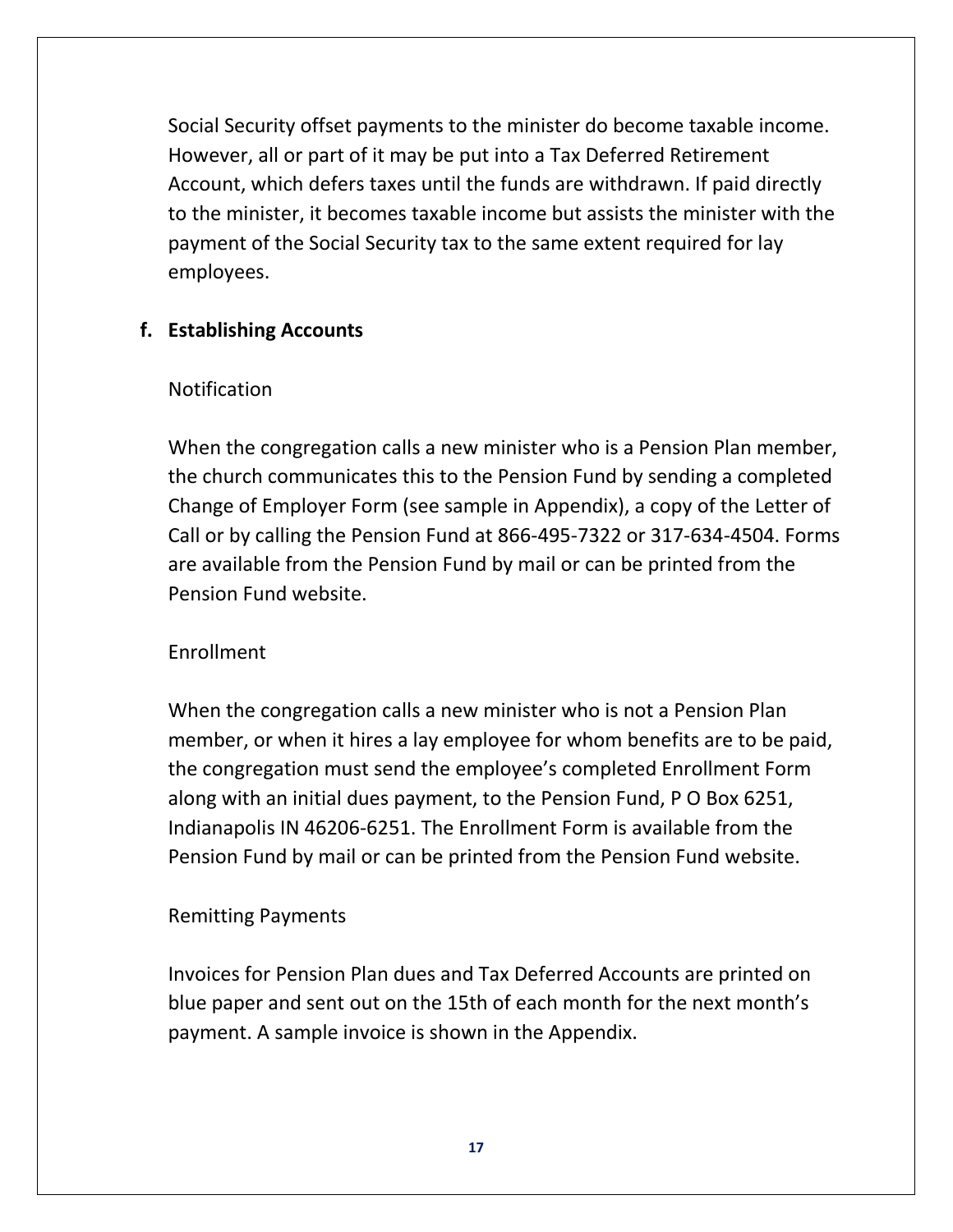Churchwide Health Care invoices are printed on pink paper and are sent out on the 15th of each month for the next month's payment. A sample invoice is shown in the Appendix.

#### Communication Regarding Accounts

Regular invoices are mailed to a lock box at a bank for immediate deposit. Correspondence about accounts should not be included with the payment but directed to the Pension Fund office, P O Box 6251, Indianapolis IN 46206-6251.

## Verifying Account Status

The Pension Fund will verify the payment status of Pension Plan, Tax Deferred or Health Care accounts whenever requested. If there is a question about whether a payment has been properly posted, the Pension Fund may request that the church treasurer provide a copy of the front on back of the check in question in order to research the error.

#### **g. Business Expenses**

Allowances (other than housing allowance) given to an employee to cover church business expenses are included in taxable income and result in unnecessary taxes for the church employee. If it has not already done so, the congregation should establish an Accountable Reimbursement Plan (see sample plan in Appendix).

With an Accountable Reimbursement Plan, the employee reports to the church treasurer in a timely manner the time, place, amount and business nature of the expense. The treasurer then issues a reimbursement check. Any funds advanced to the employee (e.g., General Assembly expenses) must also be accounted for and excess fund returned within two months.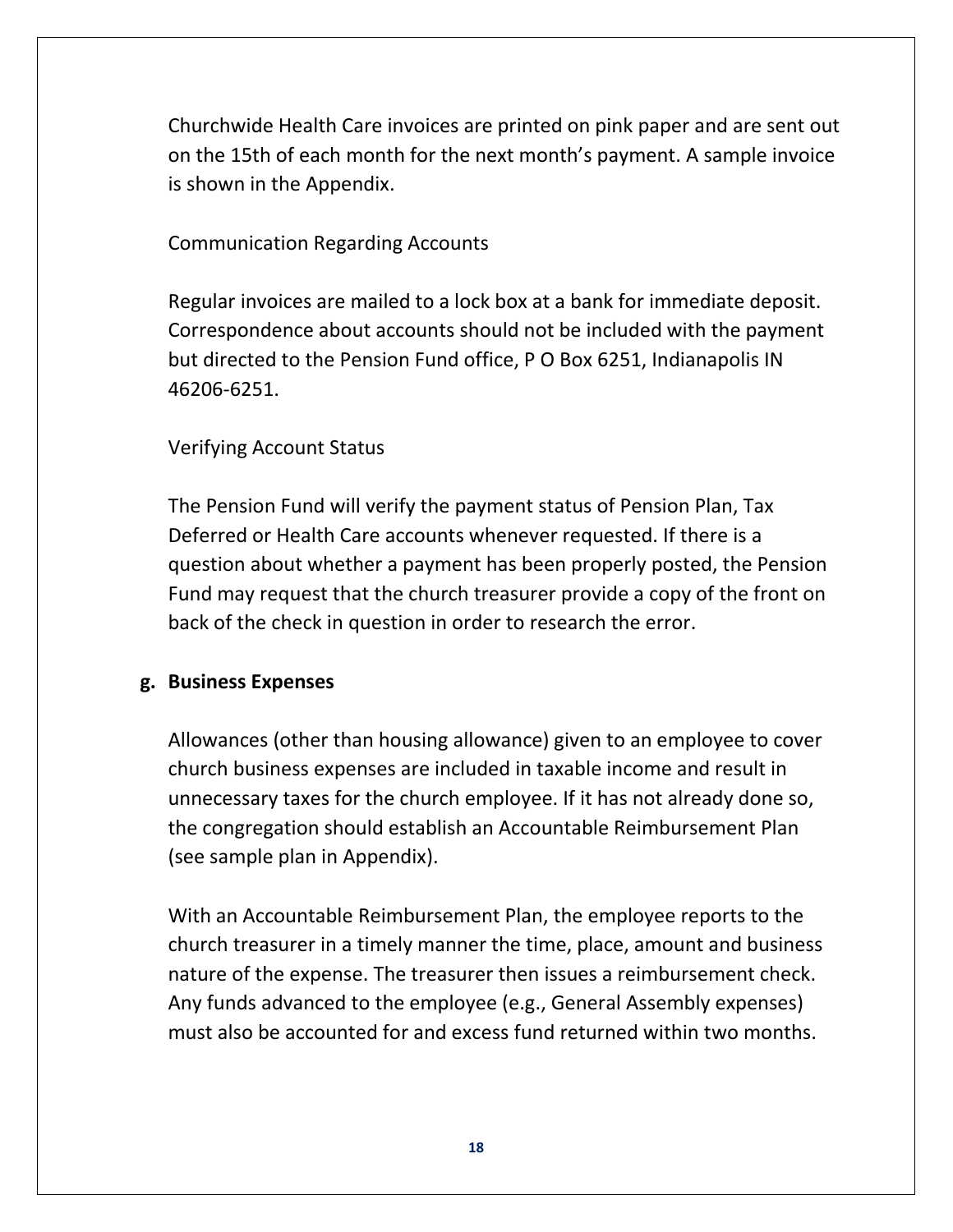**Warning:** Churches that use Accountable Plans may discover that there are funds remaining in the accounts at the end of the year and wish to disperse this to the employees. However, doing so negates the Accountable Plan and all of the funds paid to the church employee, even those that had been properly accounted for, become taxable income for the employee. If funds remain in a church business expense account at the end of the year, it is best to leave the funds in the account and re-evaluate the budgeted amount for the next year.

## **D. Taxes and Tax Reporting**

The Church and Non-Profit Tax and Financial Guide, by Dan Busby, is an excellent resource providing additional information and instructions on completing tax forms. It is updated annually and available through the Evangelical Council for Financial Accountability (800) 323-9473, or Zondervan or Amazon.com.

#### 990 Forms

Disciples congregations that are listed in the Year Book and Directory of the Christian Church (Disciples of Christ) are exempt from filing Form 990 unless there is Unrelated Business Income, such as rental income. Check with your tax advisor for further information. The Office of General Minister and President files annually for blanket 501 (c) 3 exemption for all congregations, regional and general ministries and related ministries.

#### W-2 Forms

Every year in January, the congregation must provide each employee with a W-2 form showing the amount of salary paid and the taxes withheld. IRS Publication 393 contains instructions for completing W-2 forms. This publication can be downloaded from the Internal Revenue Service's website, www.irs.gov .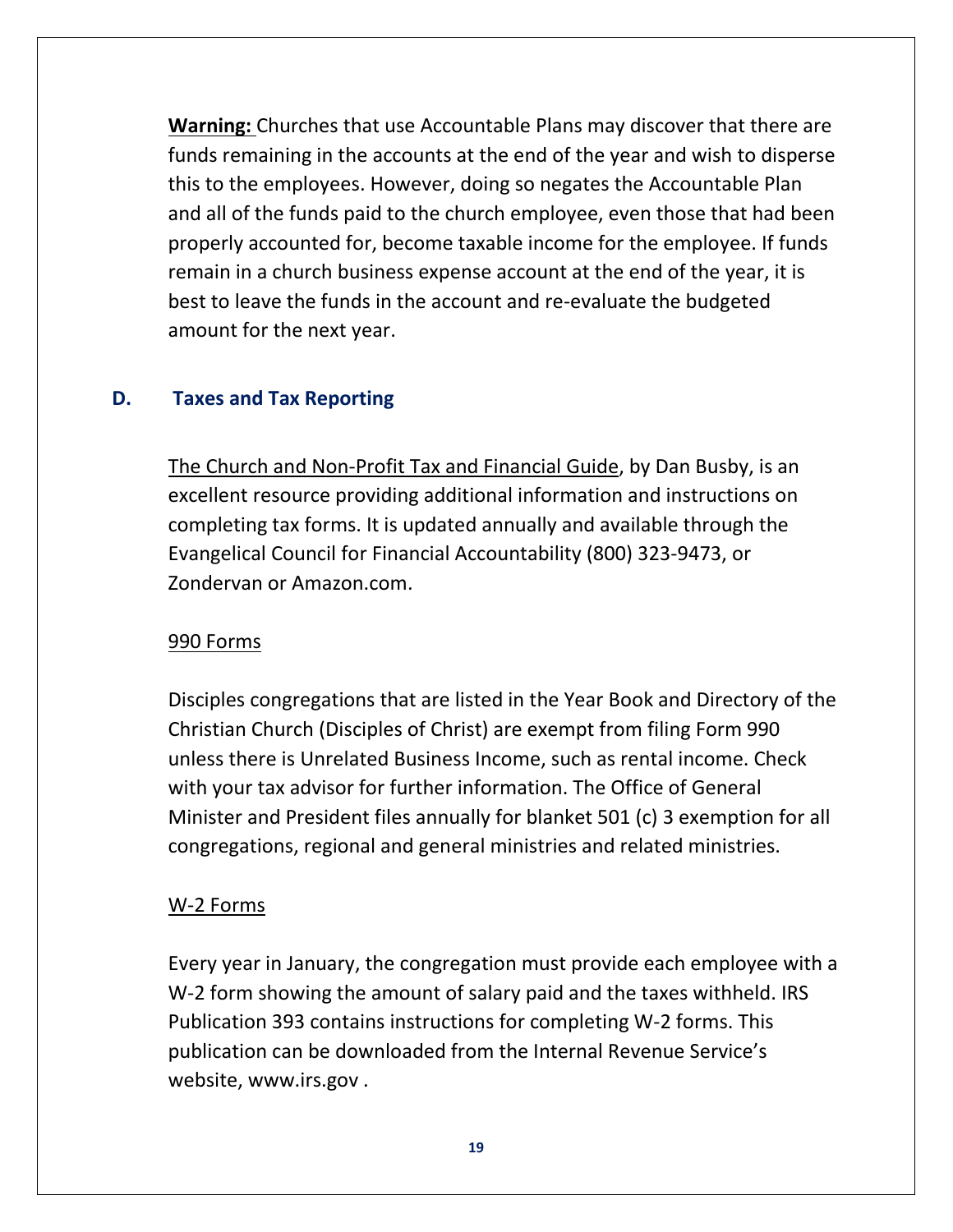## W-3 Forms

Every employer must file a W-3 form by February 28 each year. The W-3 form reports taxes paid on behalf of all employees.

## **a. Lay employees**

Income taxes: Congregations are required to withhold income taxes for their lay employees. Each employee must complete a W-4 form for his/her personnel record. The amount of tax to be withheld is calculated using the tables found in Publication 15-A, which is provided by the IRS annually to every employer remitting taxes.

Social Security: Congregations are required to pay Social Security on behalf of their lay employees, unless the congregation applied for and was granted an exemption by the IRS in 1984. Social Security taxes total 15.3 percent of salary. This amount is divided equally between employer and employee, with the employer paying 7.65% and 7.65% withheld from the employee's salary.

#### **b. Ministerial Employees**

Income taxes: The congregation is not required to withhold income taxes for ministers. When taxes are not withheld, the minister makes quarterly tax payments. However, income taxes may be withheld at the minister's request. To make the request, the minister should complete a W-4 form.

Social Security: Ministers must pay Social Security at the self-employed *rate*. This *does not* mean that ministers are self-employed. By law, church employers *cannot* pay the employer portion of Social Security *nor can they withhold* the employee portion of Social Security for ordained ministers. Ministers must pay 15.3 percent of salary plus housing/parsonage allowance for Social Security.